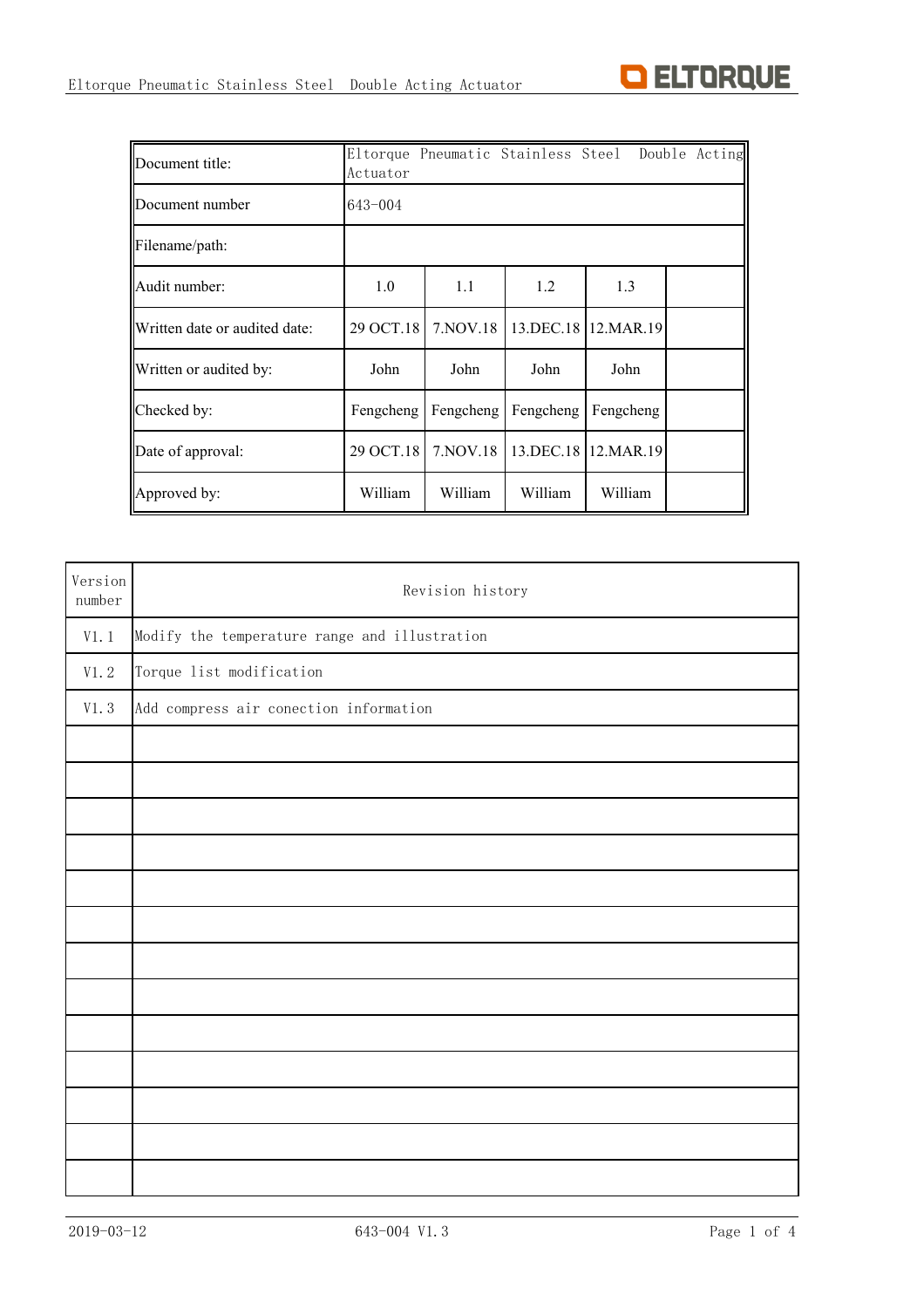## ELTORQUE Stainless Steel Pneumatic Double Acting Actuator

## **Datasheet**

|                                  | DOUBLE ACTING SERIES: P40,P50,P65,P85,P100,P125,P140,P160,P210,P240,P270,P300 |  |  |  |  |  |
|----------------------------------|-------------------------------------------------------------------------------|--|--|--|--|--|
| <b>TORQUE RATING</b>             | <b>SEE TORQUE OUTPUT TABLE</b>                                                |  |  |  |  |  |
| <b>VALVE APPLICATIONS</b>        | BUTTERFLY AND BALL VALVE. (MAX VALVE SIZE DEPENDS ON VALVE SPECIFICATION)     |  |  |  |  |  |
| <b>PHYSICAL PROPERTIES</b>       |                                                                               |  |  |  |  |  |
| <b>DESIGN</b>                    | DUAL PISTON RACK AND PINION DESIGN FOR COMPACT CONSTRUCTION                   |  |  |  |  |  |
| <b>HOUSE MATERIAL AND FINISH</b> | ASTM 316 STAINLESS STEEL OR ASTM316 STAINLESS STEEL WITH STOVING VARNISH      |  |  |  |  |  |
| <b>PINION MATERIAL</b>           | <b>STAINLESS STEEL</b>                                                        |  |  |  |  |  |
| <b>PISTON MATERIAL</b>           | STAINLESS STEEL OR CAST ALUMINIUM ALLOY AND CHROMATED                         |  |  |  |  |  |
| <b>WEIGHT</b>                    | SEE BELOW SHEET TABLE                                                         |  |  |  |  |  |
| <b>AIR CONNECTION</b>            | G1/4"                                                                         |  |  |  |  |  |
| <b>MOUNTING FLANGE</b>           | ACCORDING TO ISO5211 STANDARD                                                 |  |  |  |  |  |
| <b>SURFACE TREATMENT</b>         | NONE (STAINLESS STEEL BODY AND FASTENERS FOR LONG TIME CORROSION RESISTANCE). |  |  |  |  |  |
| <b>IP GRADE, APPLICATION</b>     | IP 68, DRY AREA AND SUBMERGED ARAEA(SEA WATER, FRESH WATER ETC)               |  |  |  |  |  |
| <b>COLOUR</b>                    | <b>NONE</b>                                                                   |  |  |  |  |  |
| <b>OPERATING CONDITIONS</b>      |                                                                               |  |  |  |  |  |
| <b>AIR SUPPLY PRESSURE</b>       | 3-8 BAR                                                                       |  |  |  |  |  |
| <b>OPERATING TEMPERATURE</b>     | STANDARD: -20°C--+80°C                                                        |  |  |  |  |  |
| <b>TRAVEL ADJUSTMENT</b>         | HAVE ADJUSTMENT RANGE OF ±4°FOR THE ROTATION AT 90°                           |  |  |  |  |  |
| <b>LUBRICATION</b>               | UNDER NORMAL OPERATION CONDITION, NEED NOT ACCRETE LUBRICANT                  |  |  |  |  |  |
| <b>HIGHEST PRESSURE</b>          | 8 BAR                                                                         |  |  |  |  |  |
| MOUNTING AND OPERATING STANDARD  |                                                                               |  |  |  |  |  |

Air supply connection is designed in accordance with NAMUR standard to install solenoid valves, port "A" is the air inlet, port "B" is the air outlet. Bottom mounting connection is designed in accordance with ISO5211 standard for direct mounting with valve gear boxes or mounting bracket .

NOTE : ABOVE IS FOR REFERENCE , IF THERE IS ANY CHANGE WILL INFORM.

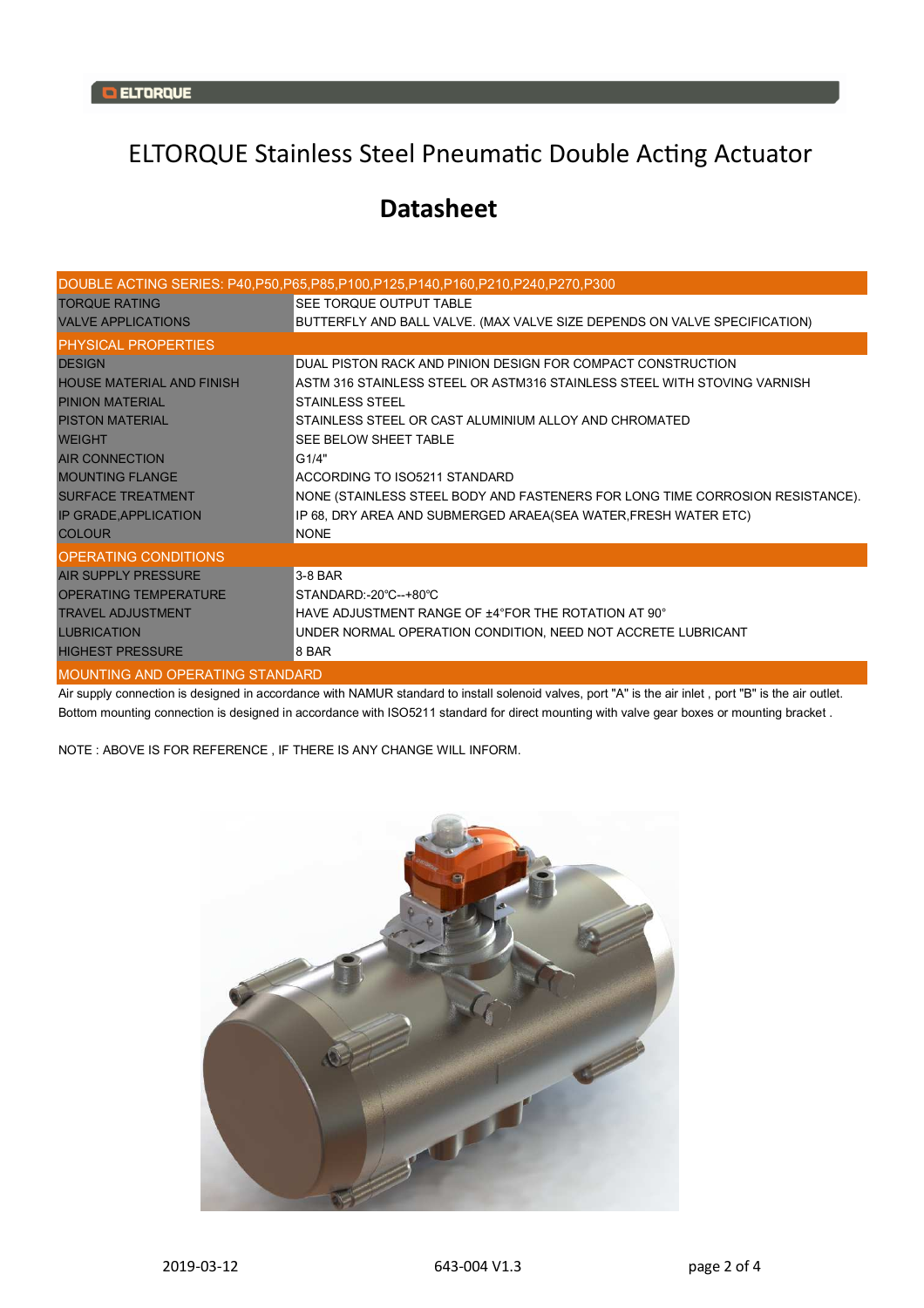









| <b>DIMENSION</b> |     | unit:mm |     |     |      |      |      |     |    |    |                             |             |        |        |                |           |
|------------------|-----|---------|-----|-----|------|------|------|-----|----|----|-----------------------------|-------------|--------|--------|----------------|-----------|
| <b>SERIES</b>    | A   | B       | C   | D   | E    | F    | G    | н   |    | N  |                             | K           |        | M      | Air Connection | Weight kg |
| P40              | 133 | 64      | 28  | 84  | 46   | 25   | 14   | 80  | 30 | 11 | ω50                         | ω36         | M6*10  | M5*7.5 | G1/4"          | 1.8       |
| P <sub>50</sub>  | 146 | 72      | 30  | 92  | 47   | 32   | 14   | 80  | 30 | 11 | $\phi$ 50                   | ω36         | M6*10  | M5*7.5 | G1/4"          | 2.5       |
| P65              | 173 | 88      | 36  | 108 | 54   | 38   | 18   | 80  | 30 | 14 | $\varphi$ 70                | ω50         | M8*13  | M6*10  | G1/4"          | 3.6       |
| P85              | 204 | 108     | 48  | 128 | 65.5 | 48   | 21   | 80  | 30 | 17 | ω70                         | ω50         | M8*13  | M6*10  | G1/4"          | 6.5       |
| P <sub>100</sub> | 270 | 133     | 50  | 153 | 77   | 60   | 26   | 80  | 30 | 22 | $\lvert \phi 102 \rvert$    | ω70         | M10*16 | M8*13  | G1/4"          | 10        |
| P <sub>125</sub> | 302 | 155     | 58  | 175 | 87   | 69.5 | 27.5 | 80  | 30 | 22 | $\phi$ 102                  | ω70         | M10*16 | M10*16 | G1/4"          | 13.5      |
| P <sub>140</sub> | 394 | 172     | 69  | 192 | 95.5 | 77   | 32   | 80  | 30 | 27 | $\phi$ 125                  | $\phi$ 102  | M12*20 | M12*20 | G1/4"          | 15.5      |
| P <sub>160</sub> | 456 | 198     | 75  | 218 | 106  | 87   | 34   | 80  | 30 | 27 | $\lvert \varphi 125 \rvert$ | <b>ω102</b> | M12*20 | M12*20 | G1/4"          | 31.3      |
| P210             | 568 | 257     | 90  | 287 | 133  | 113  | 40   | 130 | 30 | 36 | $\phi$ 140                  |             | M16*24 | M16*24 | G1/4"          | 71.5      |
| P240             | 608 | 292     | 115 | 318 | 160  | 133  | 50   | 130 | 30 | 46 | $\phi$ 165                  |             | M20*20 |        | G1/4"          | 99.8      |
| P270             | 714 | 345     | 126 | 376 | 179  | 150  | 50   | 130 | 30 | 46 | $\varphi$ 165               |             | M20*25 |        | G1/4"          | 160       |
| P300             | 753 | 375     | 125 | 354 | 130  | 123  | 50   | 155 | 30 | 36 | $\sqrt{0165}$               |             | M16*24 | M16*24 | G1/4"          | 189       |